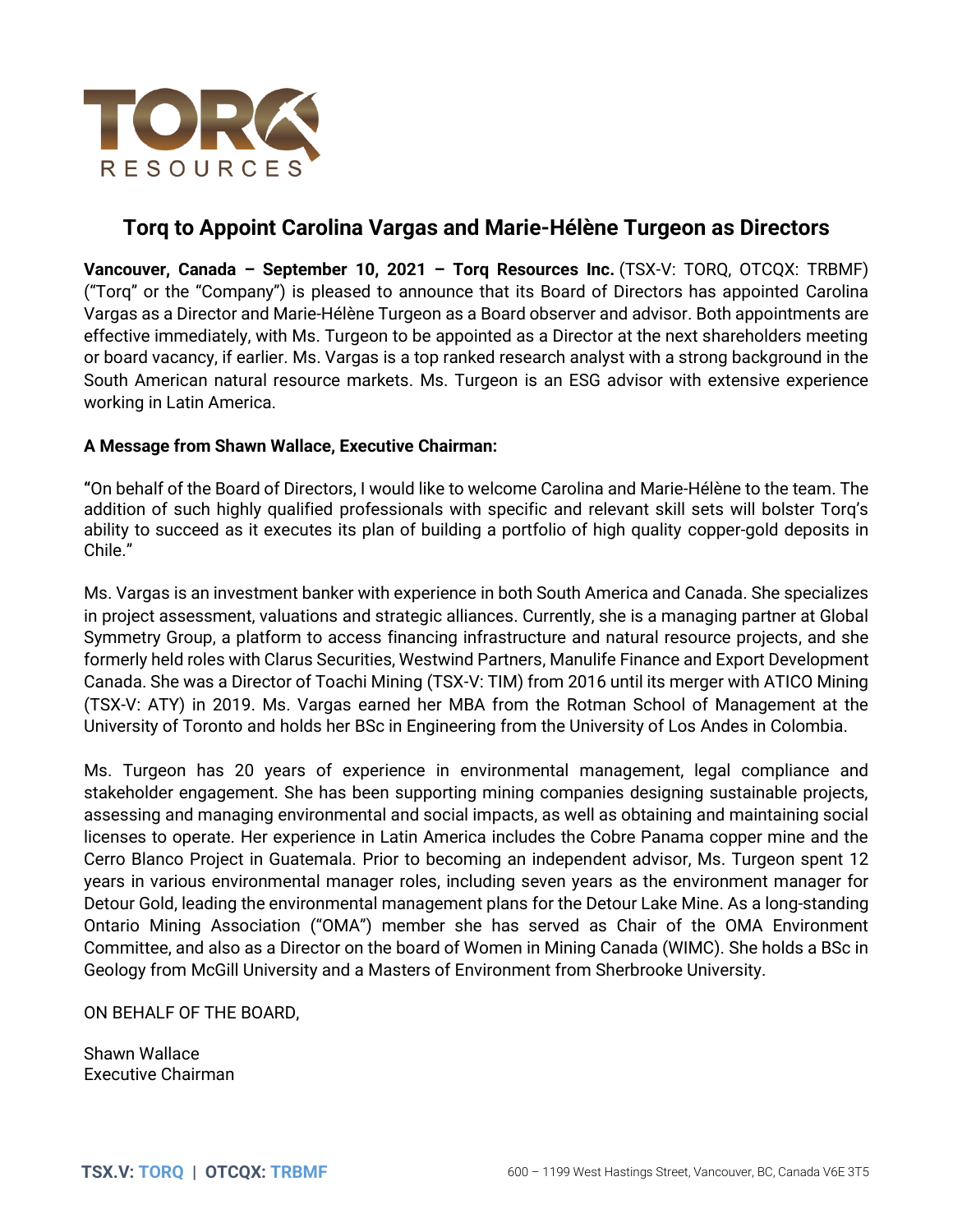For further information on Torq Resources, please visit <u>www.torqresources.com</u> or contact Natasha Frakes, Vice President of Communications at (778) 729-0500 or info@torqresources.com.